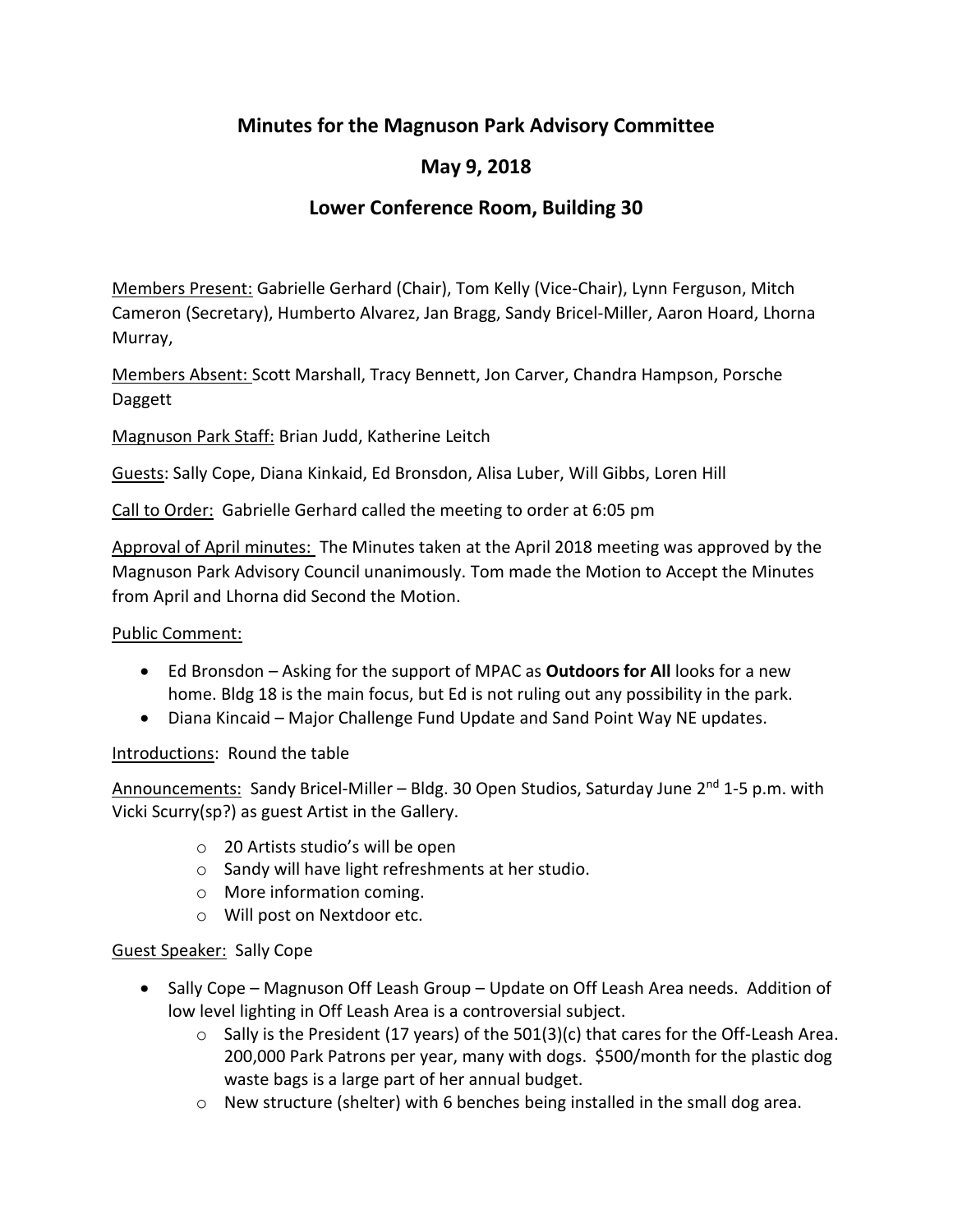- o Jan favors more signage at each exit from dog area, to Leash Your Dog.
- $\circ$  Tom explained there are other reasons to have dogs leashed outside of the Offleash area, nesting birds, etc.
- $\circ$  Aaron suggested placing leash guidelines on newsletters, websites and Social Media.
- $\circ$  Lynn wanted to know how many animals per human are allowed in the off-leash area. (No limit)
- $\circ$  Gabrielle suggested signage that encourages licensing all dogs. Reminder only, not a threat.
- $\circ$  Tom was curious about any reported attacks, Sally had no knowledge of any, but had quite a few reports of car break-ins.
- $\circ$  Sally explained there was a request from a large cross section of dog owners who work till late, after dark, to add lighting. To be able to see their dogs after dark now, many dog owners will turn their car lights on, in the parking lot. Noninvasive lights.
- o Sally will need to raise Funds for the Lighting project.
- $\circ$  Sandy is not a supporter of more lights in the off-leash park, citing light pollution at the sports fields lights already being too much.
- $\circ$  Sally explained that no lights would be above 26 feet in height, most much lower.
- $\circ$  Lynn raised the question of a circular paved area, currently blocked off. Could it be used as additional parking? Brian will review the area and report back to MPAC.

## Guest Speaker: Katherine Leitch

- Katherine Leitch Interim replacement for Chelsea's position while she's on Maternity Leave. Congratulations Chelsea.
	- o Review handout "Magnuson Park Summer Events 2018"
	- o Highlights
		- Magnuson Summer Movies Garden Amphitheater 6:30 p.m. start on August  $2^{nd}$ ,  $16^{th}$ ,  $23^{rd}$  and  $30^{th}$  or most Thursday's in August.
			- Kate mentioned this was a "scaled back version, family movies presented by Scarecrow Video. This is a pilot program to assess public response." There will be security, every movie night.
			- Jan asked who was responsible for the garbage. Events with 250 or more persons, the Event Contractor is responsible for their own garbage disposal. Otherwise, the Park Maintenance Staff will take care of disposal. Jan pointed out that large concentrations of uncovered garbage is not good for the bird population. Trash containers will be inspected for lids and hatches.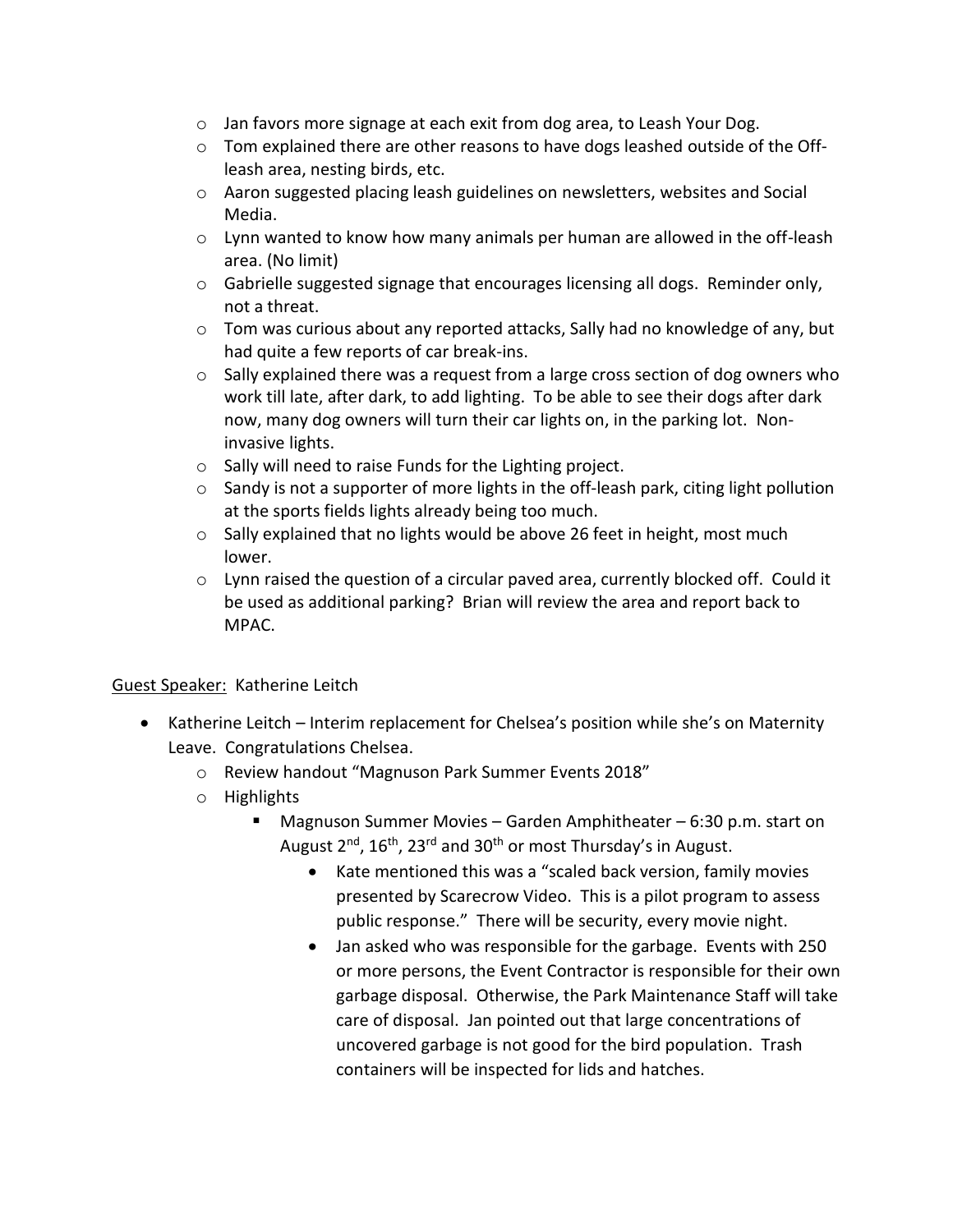- The movies are free to all. The Community Center will provide the Marketing.
- **E** Shakespeare in the Park Garden Amphitheater 7 p.m. start on July 13<sup>th</sup>, August 9<sup>th</sup> & 11<sup>th</sup>.
- Tom noted that the Community Gardens were responsible for the building of the Garden Amphitheater. Please stay out of Gardens no free fresh produce.

Lynn: May is National History Month

- Lynn has given the Solid Ground staff a presentation of the history of the area, particularly the old Navy Base.
- Lynn will give the Waldorf School a history presentation, as well.
- Visitors Interpretive Center
	- o Friends of Sand Point NAS has been looking for a place to open an Interpretive Center. FOSNAS attempted to purchase bldg. 2, but that didn't work out too well.
	- o We have recently been looking at Bldg. 18, seems to be too large for FOSNAS to occupy alone.
	- $\circ$  FOSNAS met with Holly and Christopher will SPR, we made our appeal to occupy Bldg. 18. Christopher suggested that Bldg. 41 would be a better fit. It is currently leased to the Tennis Center, but they could be persuaded to part with it.
	- $\circ$  SPR and Brian Judd will be reviewing the Tennis Center Lease, and without making any promises, they will attempt to help FOSNAS to acquire Bldg. 41.
		- Aaron asked if FOSNAS could lease the space directly from the Tennis Center? Lynn said all arrangements must go through Parks.
		- At one time Bldg. 18, the Steam Plant and Bldg. 9 (Mercy Magnuson Place) were on the list to 'demolish', and currently Bldg. 41 is redlined due to a collision by a truck that damaged the roof.
	- o Vision for the Interpretive Center.
		- Park Information, current maps, events and places of interest.
		- Park History A/V, Displays, Books, Events, Tours
		- Library Extension? Augment the Scheduled Bookmobile. Library is interested.
		- Coffee Shop seating and small counter?
		- Information on the 2 Residences in the Park.
		- Artwork.

Tom: Green Seattle Day will be on November 3, 2018 in Magnuson Park.

• Please refer to the Green Seattle Partnership handout.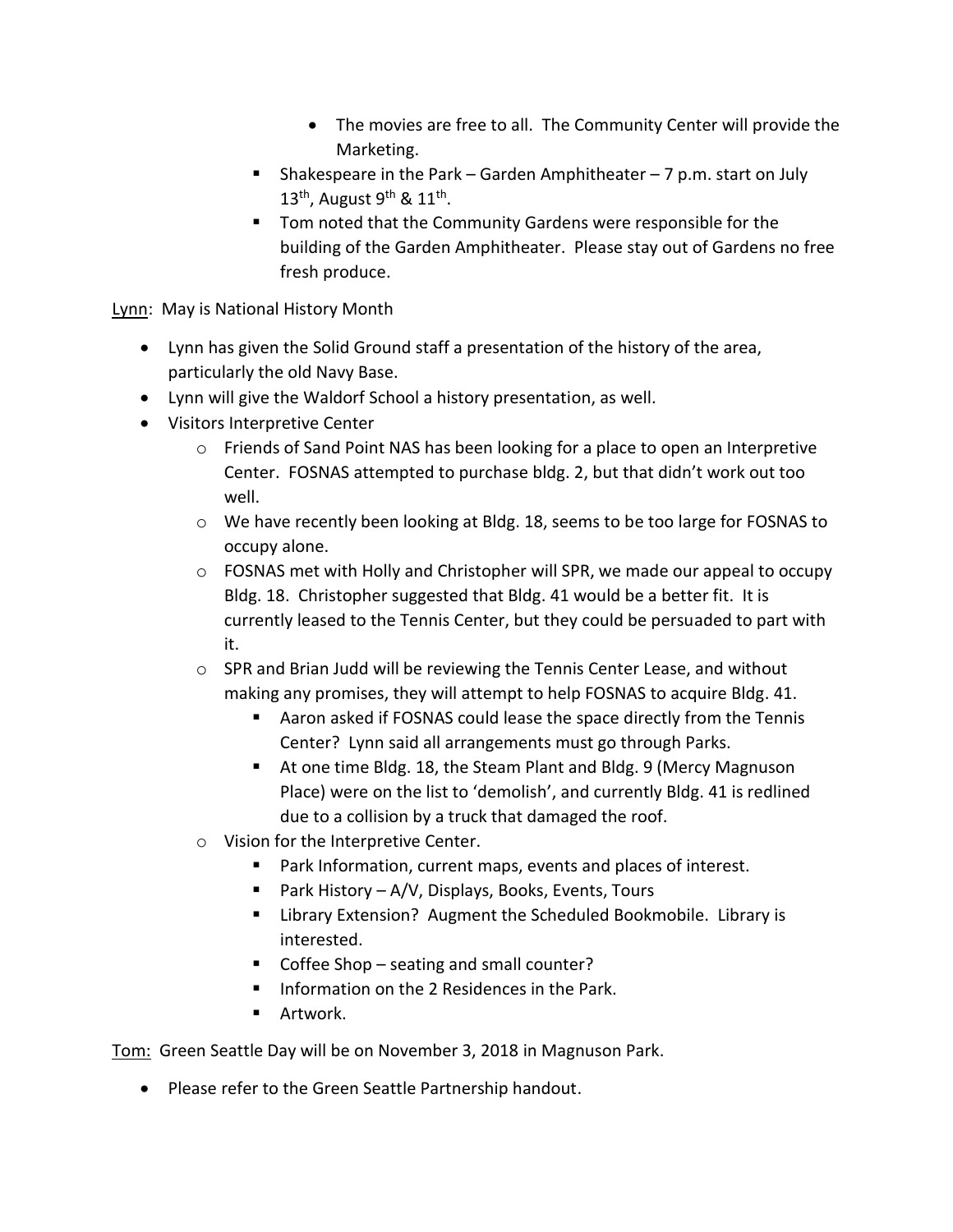- Partnership between many municipalities and Stewards and volunteers.
- Expecting 200 people, information tables and the ability to plant a new plant.
- Teams of Volunteers to work with interested parties.

**Brian: Magnuson Park Manager, Park Update** 

- The 2018 MPAC Slate End of Term, end of year.
	- o Humberto Alvarez
	- o Mitch Cameron
	- o Chandra Hampson
	- o Carol Valdrighi
	- o Scott Marshall
	- o Jan Bragg
- Flossie has been working on creating a SharePoint site for MPAC.
- Officer Beck with SPD and Brian discussed Park Security for the summer.
	- o MP & SPR will host a meeting with Tenants and Stakeholders about summer security.
	- o SPD will be conducting advanced patrols of the Park.
	- o MP will hire a Security guard from June to September (hopefully).
	- o Plan and have a National Night Out Community Event.
		- 62<sup>nd</sup> Avenue NE will be closed for the Event in front of the Community Center.
- Arena Sports Public Benefit Fair May  $16<sup>th</sup>$  4-6 p.m.
	- $\circ$  Lhorna and Chandra and Brian worked with a very encouraging Arena Sports Staff to create the Benefits and a great relationship.
	- o Lhorna and Chandra are doing all the Marketing for the Event.
- Oliver Bazinet Senior Parks Planner has asked for a Park Resident volunteer to work with him and his Project Manager(s) to develop criteria & priorities of projects within the Park. Mitch and Gabrielle have volunteered.
	- o Loren is concerned and questions the further need to alter the Strategic Plan.
	- o Avenue "A" near the Mountaineers is an added priority.
	- o Lynn worries about the condition of Building 2's roof and envelope's integrity. Can Bldg. 2 be a priority?
	- $\circ$  North end of B 2's roof was repairs.
	- $\circ$  Gabrielle Update for the next steps in our plans of a Prioritized List.
		- MPAC will create its list of preferred priorities.
		- In June the list will be installed onto SharePoint (Flossie's project).
		- How much private funding is there for:
			- Buildings
			- Lands
			- Infrastructure